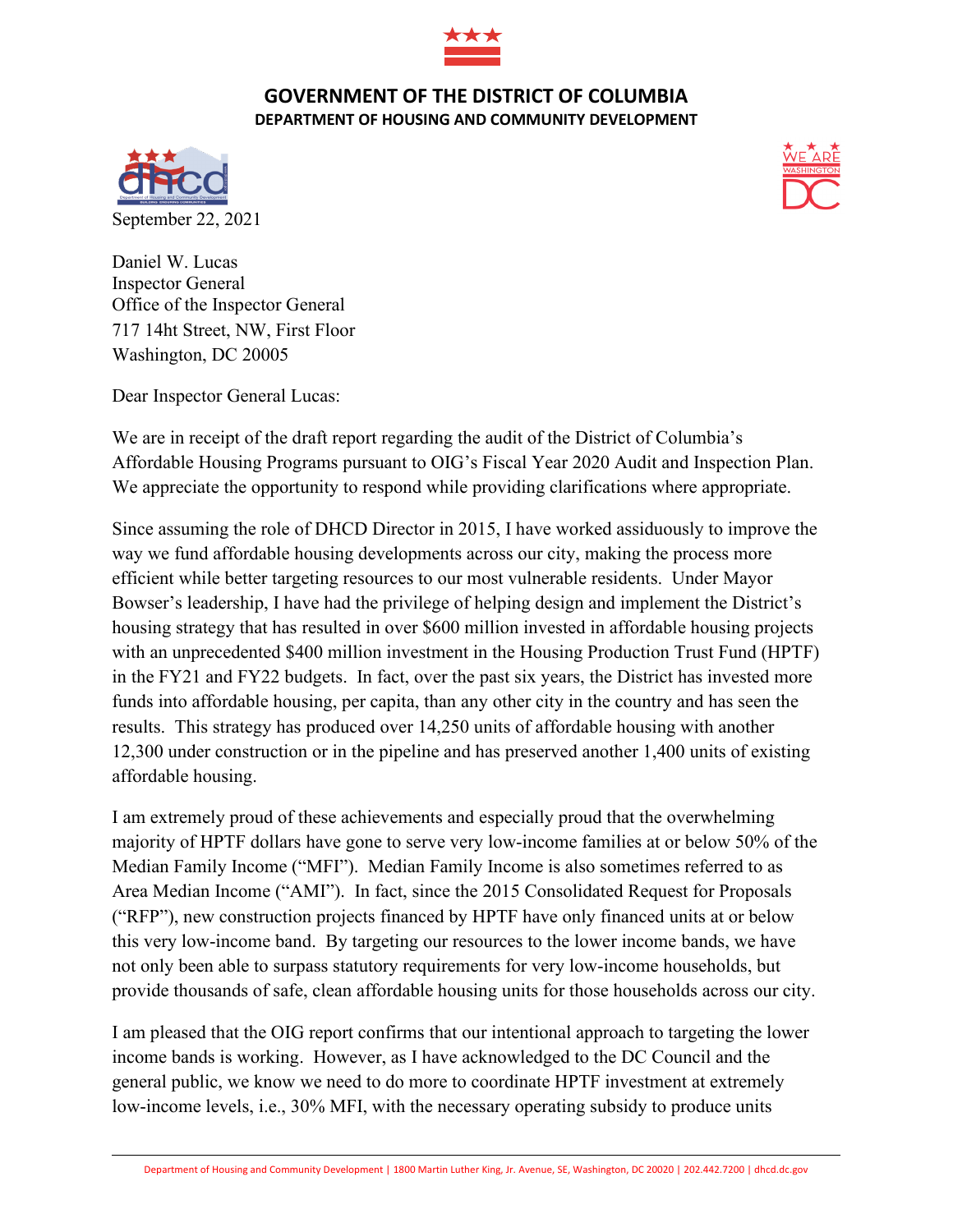serving our most vulnerable residents. That is, HPTF cannot and does not operate in a silo as producing housing for low-income residents necessitates ongoing financial support for those residents through supportive rental payments and/or services – and the lower the income of future tenants or residents, the more operating subsidy and resources are necessary. Those are not HPTF resources, but instead require the coordination of available vouchers and other supports, supports that often come from other agencies, such as the DC Housing Finance Agency and the Department of Human Services.

One such supportive program that is critical to the success of HPTF in reaching the lowest income residents is the Local Rent Support Program, known as LSRP. To advance the necessary coordination among programs, Mayor Bowser's inclusion of the "Local Rent" Supplement Program Enhancement Amendment Act of 2021" in the FY 2022 Budget Support Act of 2021 will allow DHCD, for the first time, to coordinate operating resources to achieve the lowest income statutory goals. DHCD will also make the production of affordable housing units serving extremely low-income households a priority project evaluation criteria in the District's 2021 Qualified Allocation Plan and subsequent Consolidated RFP. It has been an incremental process over the years to target the 50% MFI and below bucket and we are now at the next stage where the city, and DHCD, can align our resources to better target the 30% MFI and below bucket for the first time.

Below, please find additional responses and clarification regarding the draft report's recommendations and findings. We note that the draft report contains many references where OIG did not request documentation and so assumed it does not exist. We would like to make ourselves available should additional documentation or information be helpful moving forward.

Finally, we strongly recommend that the title of the OIG report more accurately reflect the report's findings pursuant to the stated goals of this engagement to say "DHCD Has Exceeded Some HPTF Requirements, but Must Increase Investments for Extremely Low-Income Households."

Sincerely.

Polly Donaldson

Director

 $Cc$ : Kevin Donahue, City Administrator Betsy Cavendish, General Counsel to Mayor John Falcicchio, Deputy Mayor for Planning and Economic Development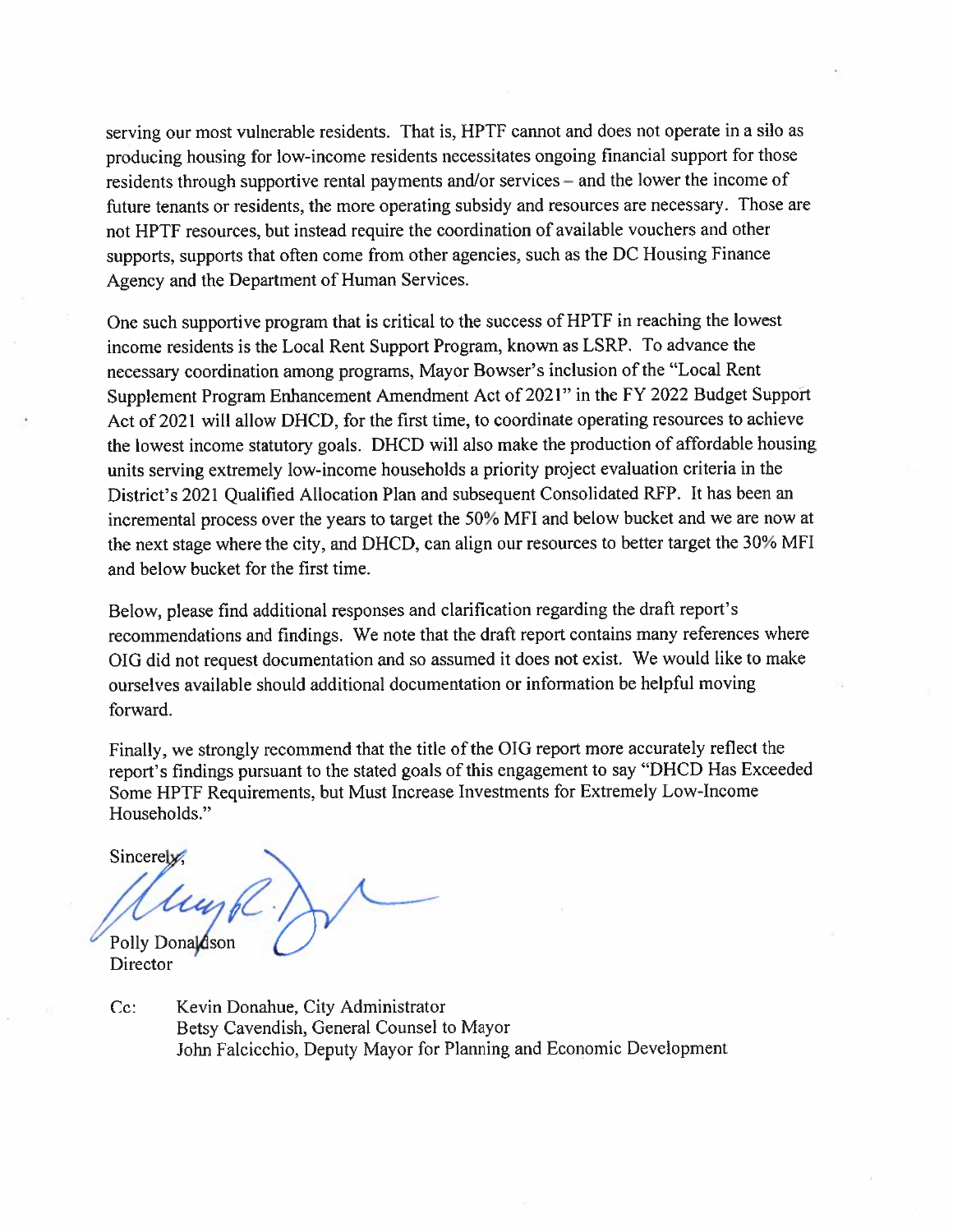## DHCD Responses to OIG Recommendations:

1. Develop procedures to require and enforce adherence to selection criteria included in the RFP, which shall apply to all DHCD personnel.

Response: Disagree. DHCD maintains, as it has to the DC Auditor, the DC Council, and the general public, that the final selection of projects is a duty of the DHCD Director who is bestowed with the authority to make these decisions in the best interest of the District. The process and priorities outlined in the QAP and Consolidated RFP by which project applications go through threshold review and further evaluation create the baseline of viable projects that will produce or preserve affordable housing. The Director then considers a number of evaluative factors, many of which change throughout the months of the RFP selection process, when making final project selections. For example, the amount and type of resources available or updated data on the number of affordable housing units under construction in each Planning Area are considered. The agency's organizational law allows for this discretion, and there is absolutely nothing wrong, as a policy matter, with considering more holistic goals – such as advancing neighborhood diversification and making high-amenity neighborhoods accessible to low-income people – that entail consideration of all the applications taken as a whole, rather than just the scored merits of each application. The availability of vouchers or funding may change during the course of project evaluation, and it's entirely proper for the Director to consider the available supports in making final decisions, so as to best support the interests of the DC residents and to advance the goals of the HPTF.

2. Develop a plan to evaluate DHCD's current selection criteria to better align criteria with statutory requirements to produce and preserve more units for extremely lowincome households.

Response: Agree; Underway. Beginning with the 2015 Consolidated RFP, DHCD has placed much greater emphasis on funding units for households at 30 and 50 percent MFI. In fact, new construction projects selected from the 2015 RFP and subsequent RFPs to date have only funded HPTF units at 50% MFI or below. As this OIG report itself confirms, annual HPTF expenditures for the 31% – 50% MFI category exceed the statutory requirement. However, recognizing the need to do more, DHCD and Mayor Bowser's administration have taken steps to better align resources to hit the extremely low-income bucket.

The availability and targeting of long-term operating subsidy is critical for sustaining 0-30% MFI units. In recent Consolidated RFPs, the amount of available Local Rent Supplement Program ("LRSP") vouchers was unpredictable and severely limited the 0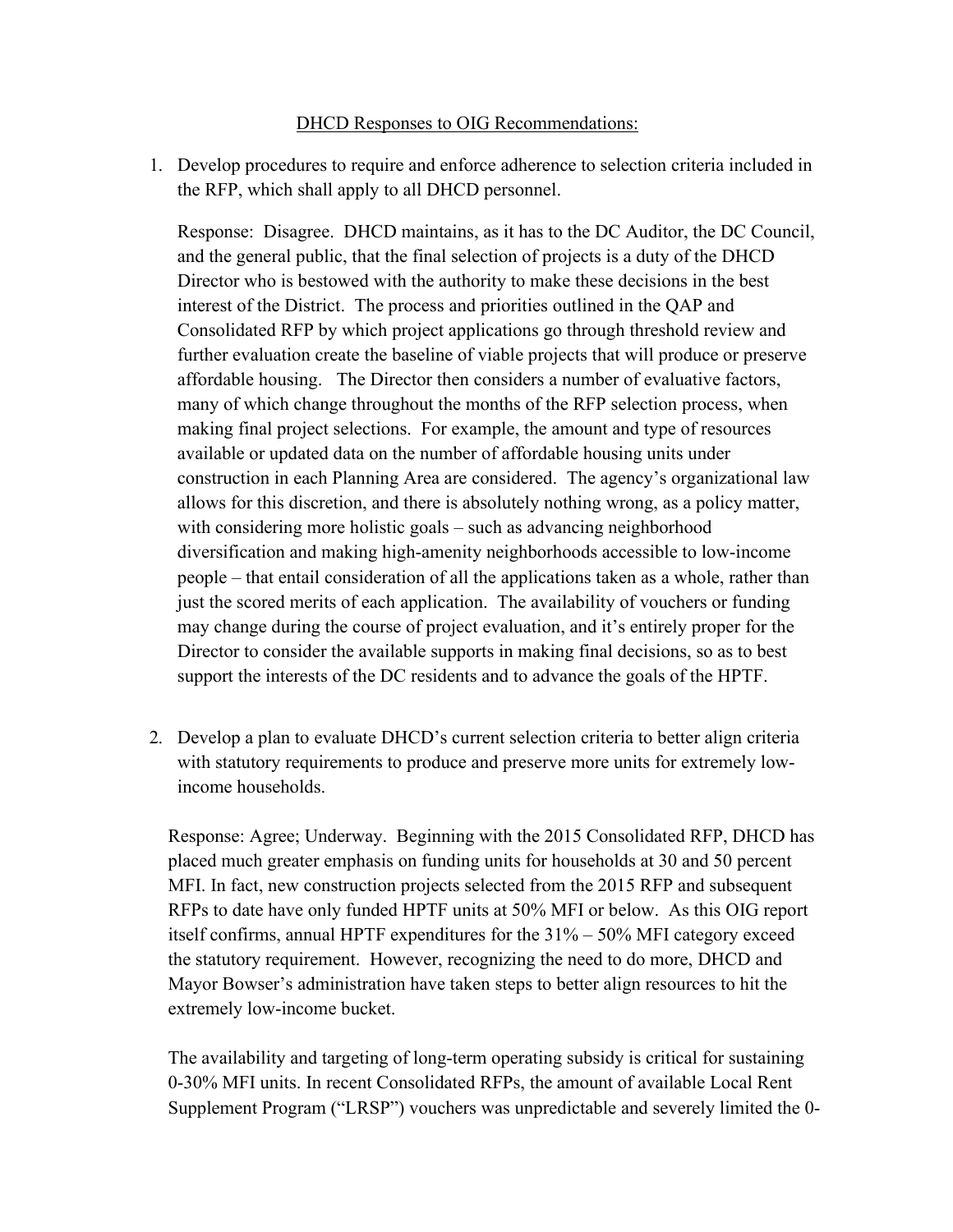30% MFI units that could be initially funded and sustainably maintained throughout the project's affordability term commitment. With the recent passage of the "Local Rent Supplement Program Enhancement Amendment Act of 2021" in the Fiscal Year 2022 Budget Support Act of 2021, we will be better able to target out funding with an intentionality to achieve the statutory MFI requirements. Additionally, in the 2021 Draft QAP, we have included an evaluation priority for projects targeting the 30% MFI and below range. This priority will also be included in the Consolidated RFP. It has been an incremental process over the years to target the 50% and below MFI bucket and we are now at the next stage where we can align our HPTF production resources with essential project operating resources to better target the 30% and below MFI bucket for the first time.

Notwithstanding the above, DHCD does continue to have a fundamental, long-term concern that the emphasis on 0-30% MFI expenditures contradicts long-established best practices in the affordable housing field that developing mixed-income housing leads to strong communities and long-term financial sustainability for affordable housing projects. The agency also seeks to avoid incentivizing the concentration of large numbers of extremely and very low-income housing in a way that repeats the housing policy mistakes of the past – policies that had baleful consequences for the residents in those situations of concentrated poverty. In addition, DHCD is acutely aware of equity issues surrounding the existing concentrations of affordable housing in wards 7 and 8.

Fundamentally, the Mayor, backed by Council, has invested record amounts in the HPTF, but immediately meeting the Council-established, extremely ambitious, goals for housing those at the 0-30% MFI band would have run the risk of: advancing residential segregation patterns; concentrating poverty and attendant consequences; and setting up projects that lack ongoing subsidies for failure. Make no mistake: the Administration desires both to comply with the letter and spirit of the law and to help residents most in need, but housing those at the 0-30% poverty levels is a lot tougher and more complicated to implement than just setting a big goal.

3. Develop policy and procedures to ensure that all DHCD employees engaged in the project selection process disclose any conflicts of interest.

Response: DHCD objects to the inclusion of this recommendation in this OIG report. DHCD employees engaged in the project review and evaluation process must comply with existing statutory annual financial and conflict of interest disclosure requirements administered by the District's Board of Ethics and Government Accountability (BEGA), as well as, of course, federal and District criminal law that bar making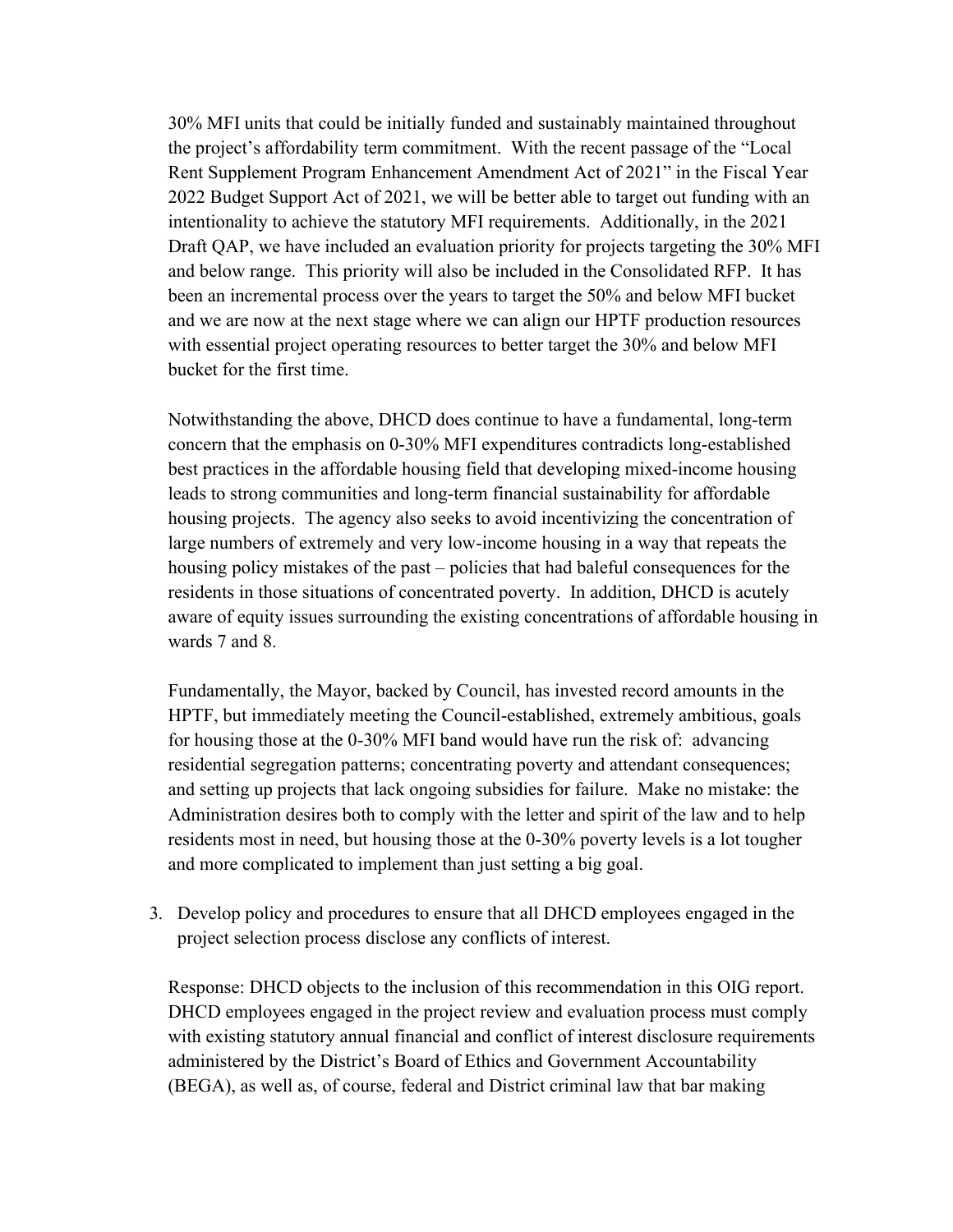decisions for one's personal financial benefit. There are no instances of any conflict of interest issues amongst DHCD employees engaged in project selection, and this OIG audit provides no evidence of any conflicts of interest. The OIG has available to it the financial disclosure forms submitted by DHCD project reviewers who are public filers as they are posted on the BEGA website, and its auditors did not ask to see the Confidential Filers' forms of DHCD project reviewers in DHCD's possession. All DHCD project reviewers are in compliance with the District's annual financial and conflict of interest filing requirements, and BEGA has not notified DHCD of any DHCD project reviewer who has a conflict of interest or other ethics violation that would prevent him or her from serving as a project reviewer. Thus, the inclusion of this recommendation, not grounded in any factual predicate, is misleading and derogatory.

4. Develop policy and procedures to ensure that the District Government Partners' Interagency Review Panel concerns and insights are documented and considered in the evaluation process.

Response: Agree. DHCD will more formally document comments given at the Interagency Review Panel meeting. However, it must be noted that the Interagency Review Panel is advisory and only reviews project narratives and budgets to provide comment.

5. Develop procedures to request and obtain a required waiver from the Council prior to selecting and funding projects when proposals received do not meet statutory funding requirements.

Response: Disagree. The DC Council, its Committee on Housing and Executive Administration, and the members of the Committee are keenly aware of the continued success of the HTPF at targeting households at 50% MFI and below, but also of the need to do more at the 30% MFI range. At DHCD's performance and budget oversight hearings in recent years, the statutory requirements and how the HPTF has targeted the lower income bands has been discussed at length. While Committee members praise the work done so far, both the Council and Executive know we must continue to work together to meet the District's affordable housing goals in a manner that does not exacerbate concentrated poverty and that is sustainable, to include the provision of necessary project operating subsidies. Given this transparent relationship, the Council has not made a formal request for this waiver in its budget recommendations, in hearings, or otherwise. Instead, they continue to work with DHCD to keep improving how resources are targeted to the lowest MFI bands.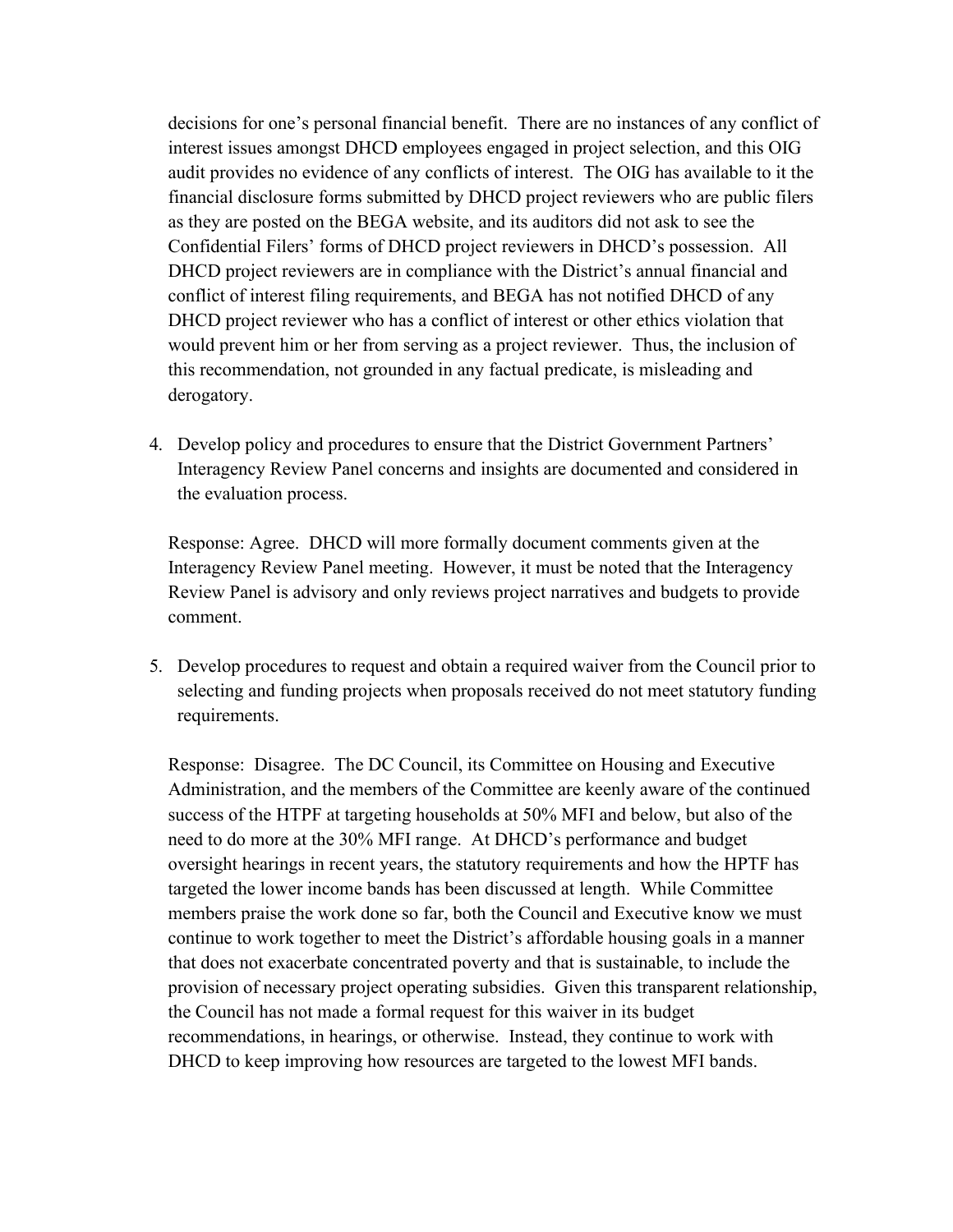Additionally, as noted in the draft audit report, the DC Code allows the option for the Mayor to submit a written waiver in the  $4<sup>th</sup>$  quarter of the fiscal year, not, as suggested in the recommendation, "prior to selecting and funding projects," which would not be feasible.

Note: The OIG report states that their analysis provided multiple alternatives for project selections that met the statutory requirements. However, it is unclear if OIG's analysis correctly assessed necessary operating subsidy that is needed to be coupled with 30% MFI units and the availability of those resources. DHCD requested OIG's analysis multiple times but has yet to receive it.

6. Develop policies and procedures to ensure additional affordable housing units are produced when project funding is increased.

Response: Disagree. DHCD, through the HPTF and other funding sources, serves as the gap financing partner on affordable housing developments. Without DHCD's involvement, these projects creating and preserving affordable housing units in our city will simply not happen. After an initial budget is submitted, a project's costs may increase due to a variety of reasons, for example, an increase in costs of construction materials (e.g., the COVID-19 pandemic caused a spike in the cost of lumber) or increased labor costs. The expectation is that all of the project financial partners come to the table to resolve a funding gap due to cost increases. An increase in project funding provided by DHCD only happens after all other possible sources are exhausted. However, increased costs do not come with a commensurate increase in buildable space or additional sources of gap financing to balance the inclusion of more affordable units.

DHCD analyzes funding increase requests and negotiates with the borrower to minimize the additional DHCD funds required. The Development Finance Division (DFD) analyzes each funding increase request and provides a recommendation to the DHCD Loan Review Committee or the DHCD Director to approve or deny the request. Loan increase requests that are made after Loan Review Committee funding recommendation or that exceed 10% of the original loan amount must be approved by Director via Decision Memo. A Decision Memo includes relevant facts that explain the reason(s) for a requested cost increase, borrower's efforts to mitigate the cost increase, supporting financial data, and analysis that justifies the cost increase. The OIG report misleadingly suggests that developers pursue a "bait and switch" strategy of winning the project, then just increasing requests for funds, which are then rubberstamped by the agency. This simply is not true. As explained above, requests for additional funds are fully vetted and, if granted, supported by documentation and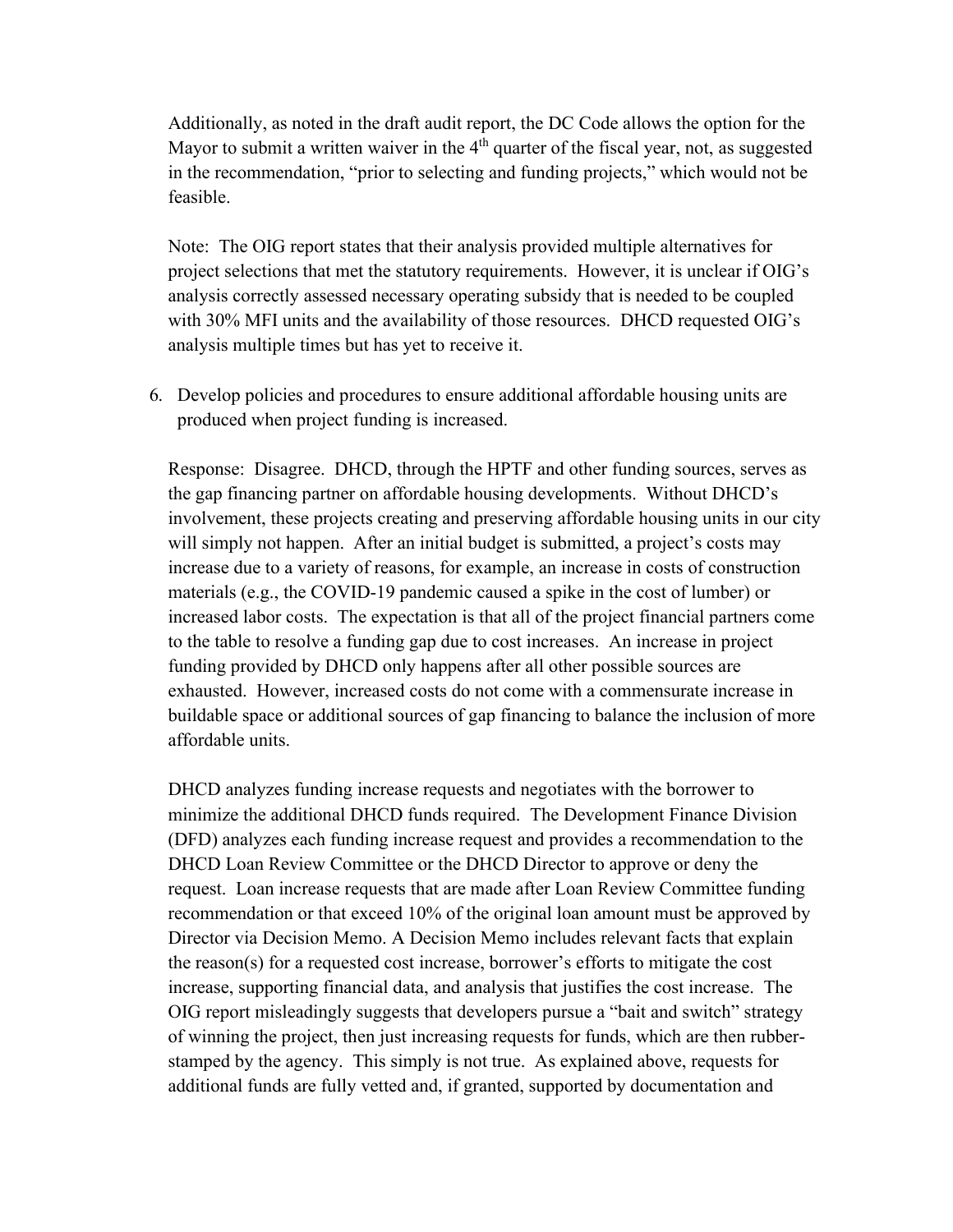evidence that the increased costs are, in fact, reality. Again, without DHCD's involvement as a gap financing partner, creating, and preserving affordable housing would not be possible.

7. Develop policies and procedures to periodically compare proposed project cash flows to actual cash flows and hold borrowers accountable for inaccurate proposals.

Response: Completed. DHCD's Property and Asset Management Division performs regular asset management functions for the developments financed by the HPTF and other sources. These functions include review of cash flows and project financials. Comparison of proposed to actual cash flow data is conducted periodically.

It should be noted that DHCD is rarely the sole financing partner in the project. There are multiple financial partners (lenders, investors, etc.) who are simultaneously underwriting a project and verifying all the assumptions used in cash flow projections.

8. Develop procedures to ensure DHCD's triennial compliance review plans include all HPTF rental properties and are fully completed as scheduled.

Response: Agree; Underway. DHCD has prepared a draft Long-Term Compliance Administrative Issuance to clarify triennial compliance review plans that is currently being reviewed by the agency's Office of Program Monitoring. The agency has also drafted an HPTF Compliance Manual that is similar to the existing DHCD LIHTC Compliance Manual. Both the Long-Term Compliance AI and HPTF Compliance Manual will be finalized in the coming months.

9. Perform reconciliation of deliverables under Contract Line Item Numbers (CLIN) 1002, 2002, and 3002 to determine and recoup any excess payments from the contractor as appropriate.

Response: Disagree. See response to Recommendation #10.

10. Recoup from the contractor \$2,352,000 in improper payments for not conducting required on-going multi-family asset monitoring, and reporting services under CLIN 1002 during the option year 4 contract term.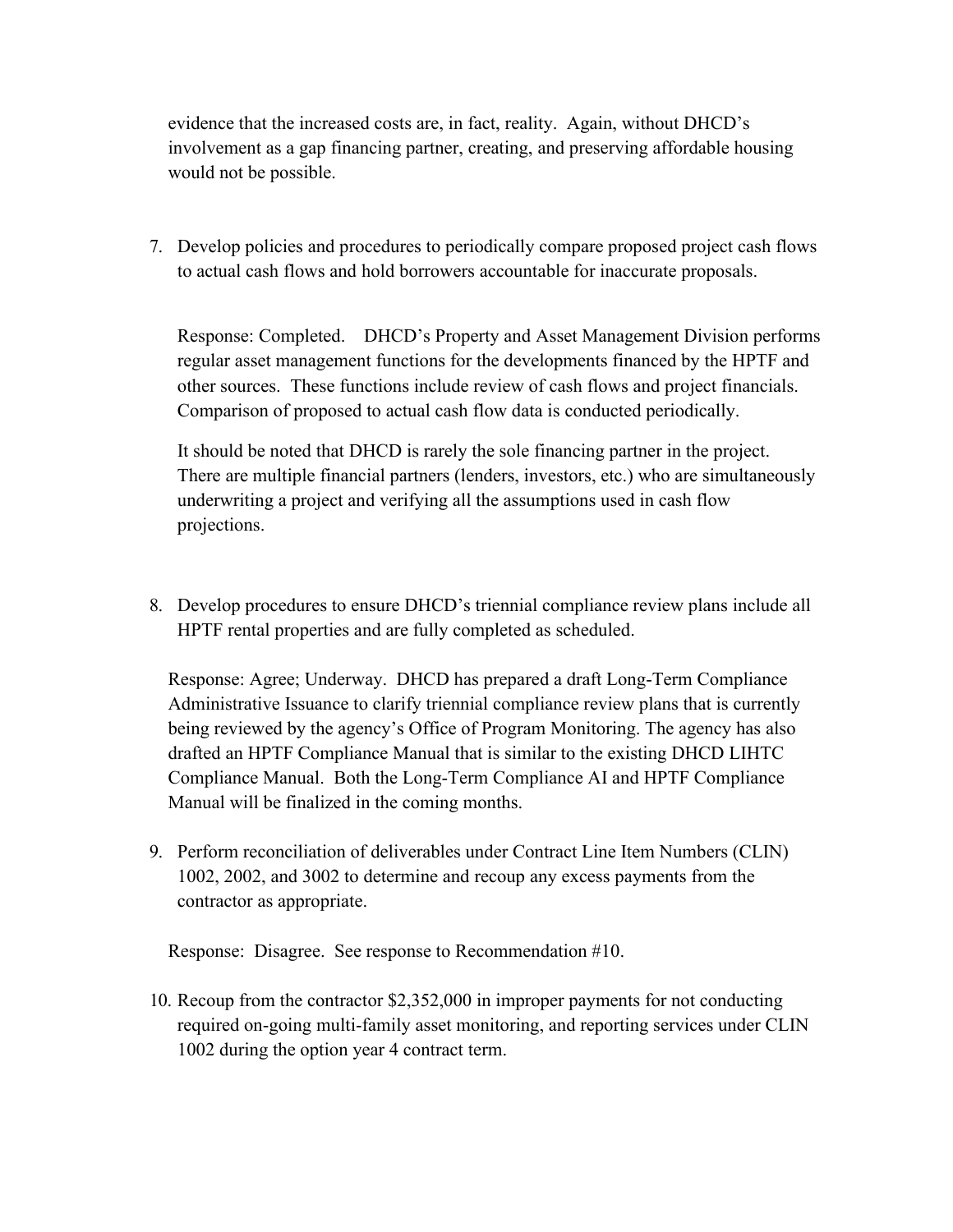Response: Agree in part and Disagree in part. DHCD agrees that improper payments should, of course, be recouped. Where DHCD disagrees is with the finding of improper payments. The contractor appropriately invoiced and was paid for services performed as directed. DHCD provided OIG with examples of the Monthly Status Reports that exemplify the contractor's fulfillment of its obligations under the applicable contract section. It is disconcerting that the OIG report states that the monthly status reports provided could not be relied upon because they were produced on July 8, 2021. The OIG report, in Appendix A, clearly states that the audit work was done from August 2020 through July 2021. Instead, it seems the report drafters preferred to provocatively and inaccurately imply that millions of dollars from the HPTF could possibly have gone to something other than producing or preserving affordable housing. The timing of our production does not indicate that the contractor improperly invoiced DHCD. The documents were produced in 2016, but provided in July 2021 to OIG once DHCD realized supporting documentation would be necessary to explain its position.

11. Recoup from the landlord \$114,528 per year in unauthorized excess rents.

Response: Disagree. The project charged the allowable voucher contract rents. Additionally, use of vouchers to rent units results in several benefits for the project including: increased income that can be used to maintain the building and ensure the project meets debt-service requirements; increased income diversity in a building by including households at lower MFI levels; and additional loan repayments to DHCD.

12. Make additional determinations and recoup rent as appropriate for the project period outside the audit period.

Response. Disagree. Please see response to Recommendation #11.

13. Develop procedures to ensure landlords do not charge in excess of the maximum allowable rent for reserved units.

Response: Agree; Underway. The majority of DHCD projects use multiple funding sources. Under Low Income Housing Tax Credit (LIHTC) regulations, the calculation of gross rent *excludes* Section 8 or other rental assistance or supportive services fees made on behalf of a household. 26 USC  $\S$  42(g)(2)(B). This exception allows LIHTC project owners to accept payments made on behalf of tenants under Section 8 or any comparable rental assistance or supportive services program even when those payments exceed LIHTC maximum rent restrictions for that unit. When projects include LIHTC and HPTF financing (LIHTC/HPTF Projects), the District's policy is to allow federal LIHTC affordability restrictions to control if there is a conflict between the LIHTC and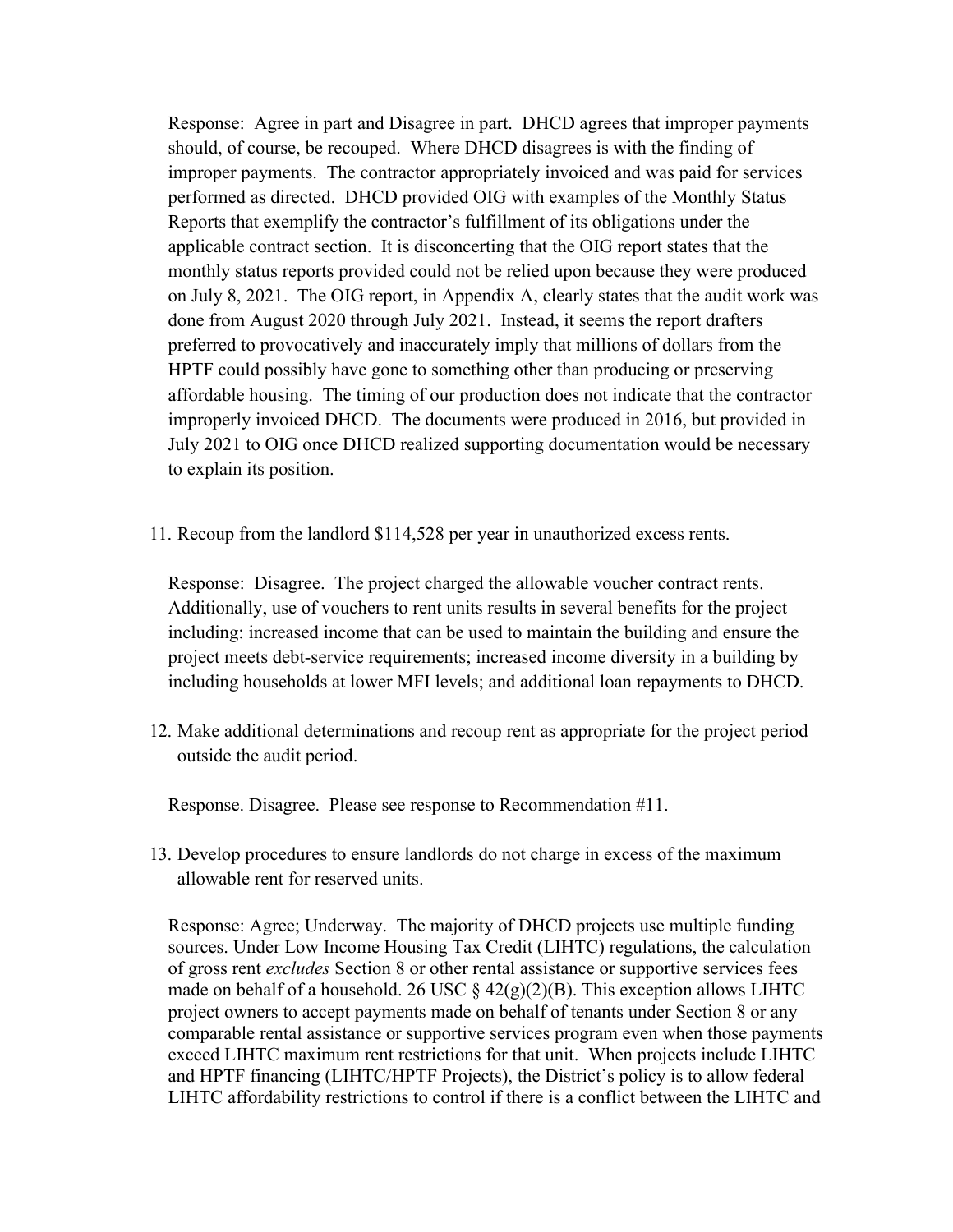HPTF affordability restrictions. Therefore, DHCD underwrites projects with projectbased vouchers at the maximum contract rent for the geographic area of the project. This rental income allows the project to support more first trust debt and require less HPTF gap financing for one project, freeing up HPTF to finance additional projects in the pipeline.

Although the allowances that permit tax credit units to exceed maximum rent limits for units with operating subsidy are not codified in the HPTF regulations, the HPTF rules at 10B DCMR section 4100.4 authorize the Director to waive the HPTF rent limits on a project-by-project basis where application of the rule would adversely affect the purpose and objective of the Fund to produce affordable units. DHCD will work to update the HPTF regulations to better reflect current affordable housing policies and best market practices.

14. Determine which properties did not receive initial income certification and eligibility reviews in the last 3 years and prioritize those properties in the triennial review plan.

Response: Completed. Initial income certifications and eligibility reviews are conducted on *all* HPTF funded developments. However, DHCD will work to better document their completion and will prioritize, in its triennial review plan, properties for which income certifications were not readily available.

15. Develop procedures to ensure units are reserved for specific targeted populations and are utilized by their intended population.

Response: Agree in part and Disagree in part. While we strive to allocate units as reserved for the intended population's particular income band, a countervailing and sometimes superseding value is to make sure a unit never goes empty for long. If an extremely low-income household is able to qualify for an affordable housing unit, whether it be by using a housing subsidy or through some other means, then DHCD will not prohibit that family from attaining safe, affordable housing by renting that vacant unit, even if it was intended for a family with a higher family income; the opposite situation is also occasionally true. As we are in the midst of an affordable housing crisis in the District exacerbated by the COVID-19 pandemic, we cannot leave affordable housing units vacant when they could be occupied by other low-income qualified households. Remember that while there is a long list of persons seeking affordable units, persons when called may decline a unit for a number of reasons or their income may have changed since they applied.

16. Develop a plan to assess the contractor's performance under the contract to ensure the contractor adequately assessed and analyzed existing loans to reduce loan delinquencies and increase collections of the multi-family housing projects as required.

Response: Agree but overtaken by events. DHCD does not consider this recommendation to be specifically applicable because the current loan servicer is a different vendor than the one OIG found to be inadequate during the audit period.